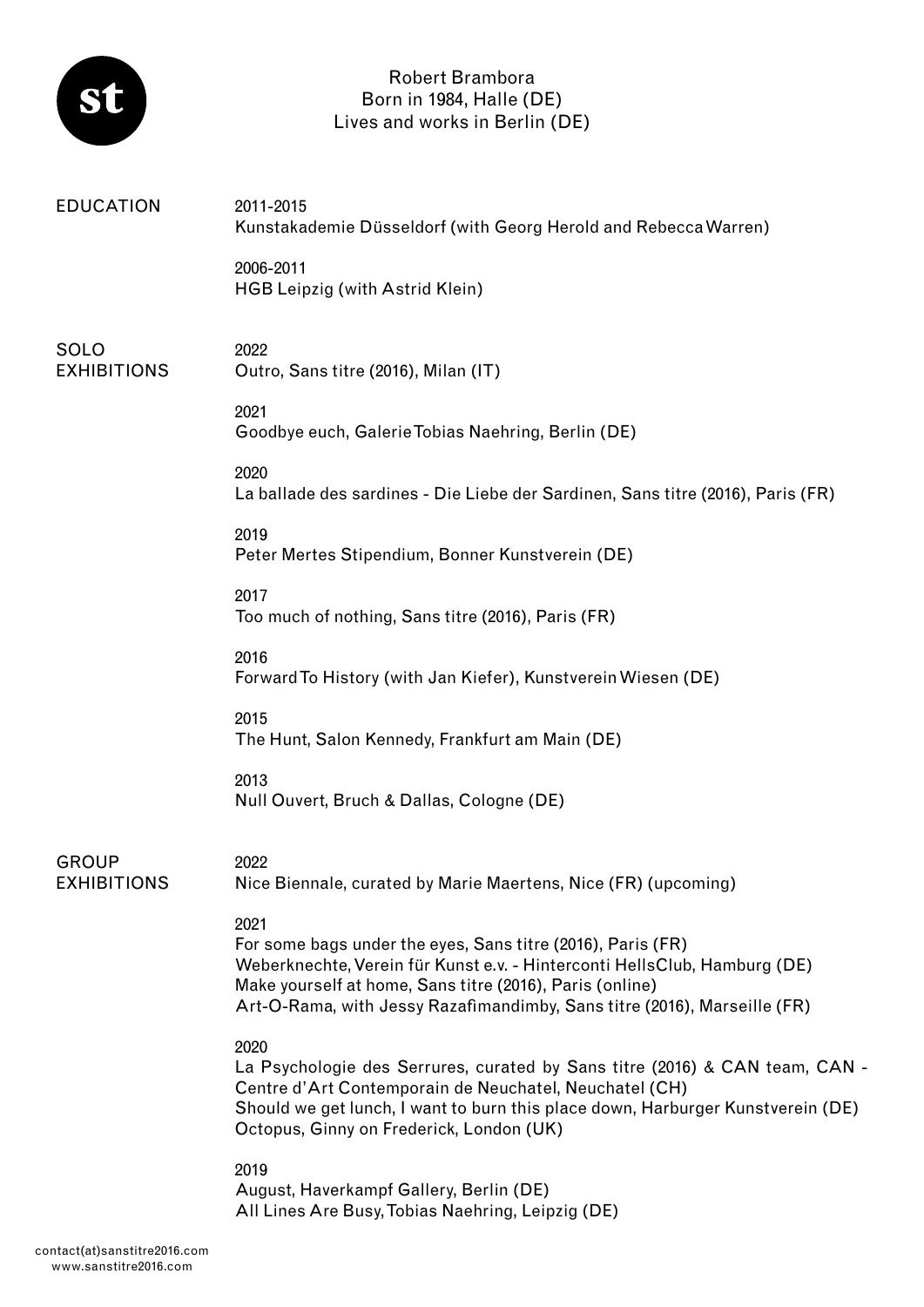Fleurs des Epines, Phillips/VOcurations, Paris (FR) Shaped Figure, Kunstverein Mönchengladbach (DE) Leben in Tieren, Diko Reisen Nagel/Draxel, Cologne (DE)

## 2018

Prati Bagnati Del Monte Analogo, Neuer Essener Kunstverein, Essen (DE) Léopoldine, Sans titre (2016), Paris (FR) SUV, Basement, Leipzig (DE) Die Walz4, Walz, Frankfurt (DE) Don't come in, Privat, Berlin (DE)

## 2017

Green Room, PIK, Cologne (DE) Hinterland, Schkeudi, Leipzig (DE) Sans titre (2016), vol. 4 : Le Laboratoire, Marseille (FR) Switchers 3, The Air Biennale, Paris (FR) Sans titre (2016), vol. 3 : Nothing to hide, cur. by Marie Madec, Paris (FR)

## 2016

Viele sind krank, Real positive, Cologne (DE) Micro Celibrities2, cur. by Marcel Hiller, Brussels (BE) Slow Waves, Galerie Van Horn, Dusseldorf (DE) Switchers, Fiebach/Minninger, Cologne (DE) Comedy Club, Berlin (DE) Vom Wert Der Kunst als Wert der Arbeit, Weltkunstzimmer, Dusseldorf (DE) Belong Anywhere, Garret Gremoire, Vienna (AT)

## 2015

Leisure Sickness, ABC Kolonie, Copenhagen (DK) OFFM, Public Art Panels, Frankfurt (DE) 20 Jahre Kunstgruppe, Salon Schmitz, Cologne (DE)

## 2013

Another Brick In The Wall, C. Rockefeller Center, Dresden (DE) Große Kunstausstellung NRW, Museum Kunstpalast, Dusseldorf (DE)

## 2012

2019

Krystalline (Lulu), A100, Dusseldorf (DE) Die Weiße Massai, Kleindienst Gallery, Leipzig (DE)

#### **RESIDENCIES** & AWARDS

Projektförderung Kunststiftung NRW

# 2018

Peter Mertes Stipendium, Bonner Kunstverein (DE)

## 2017 Nike Air residency

2015-2017 DHCS-Grant, Kunstverein Duseldorf (DE)

## 2015 Ehrenhof Prize, Dusseldorf (DE)